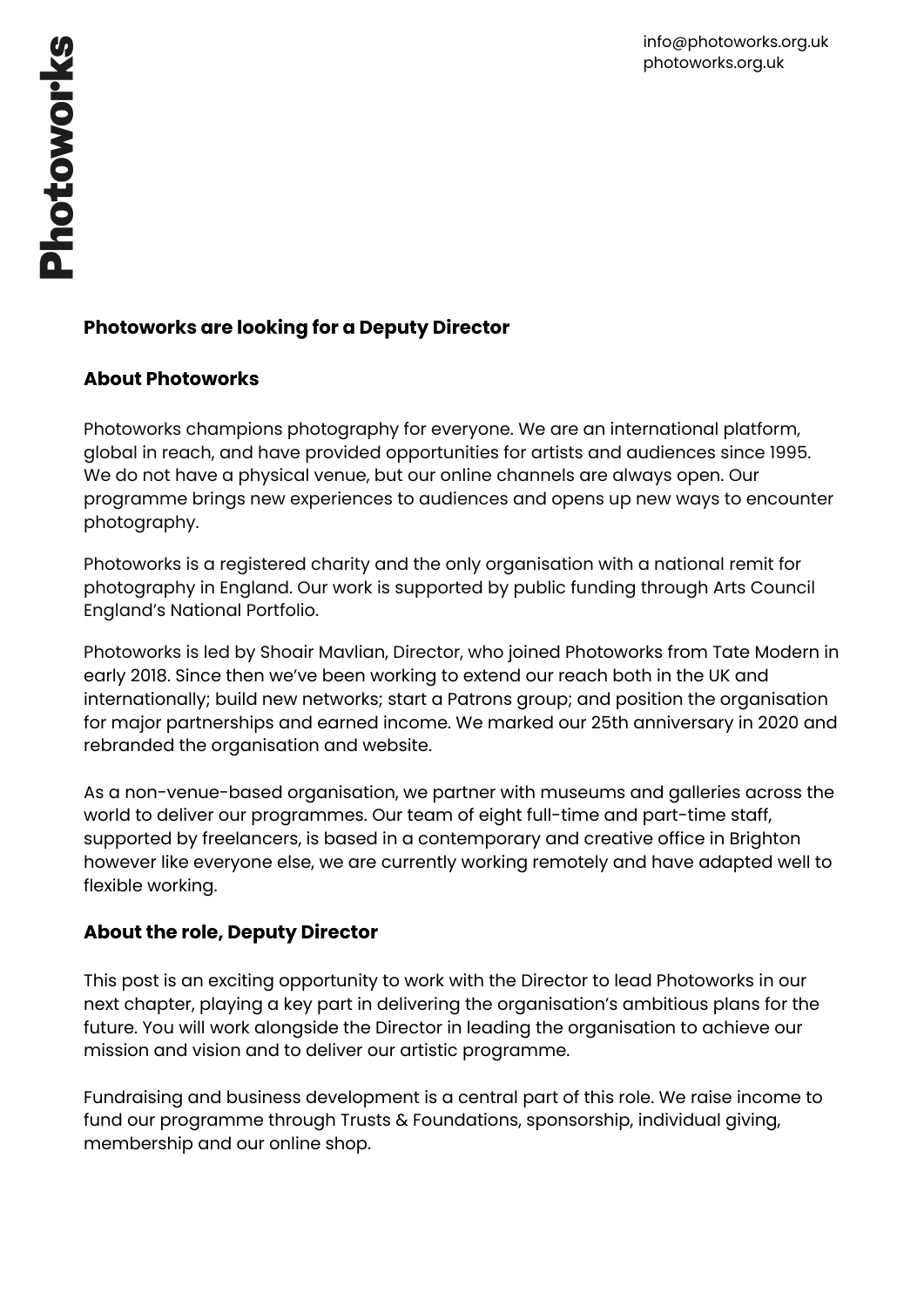Key among your early projects will be developing and implementing a strategy for Trust & Foundation fundraising. You will also work with the director to develop the organisation's next business plan in the lead up to the upcoming round of Arts Council England National Portfolio Organisation (NPO) funding.

## **About you**

You'll be an enthusiastic and inspiring leader with a passion for visual art/photography. You may have worked in the arts sector previously, or perhaps you're in the commercial sector and want a new challenge.

If you don't tick all the boxes in this job description but are interested in the role then please still do apply. If you're willing to get stuck in and learn about areas you are less familiar with, we will do all we can to support your development in the role.

If you would like to request further information about the organisation or to arrange an informal phone call about the role with Shoair please contact [raquel@photoworks.org.uk](mailto:raquel@photoworks.org.uk).

### **Job Description**

| Job title:     | <b>Deputy Director</b>                                                                                                                                                                                 |
|----------------|--------------------------------------------------------------------------------------------------------------------------------------------------------------------------------------------------------|
| Position:      | Full-time*<br>*We anticipate that the role will require full-time hours but will<br>consider trialling alternative arrangements, should they seem<br>viable.                                           |
| Working hours: | Our standard working hours are between 08.00 and 18.00 (a total<br>eight-hour working day with one hour lunch). Occasionally,<br>evening and weekend working will be required (by prior<br>agreement). |
| Location:      | Photoworks office, Brighton, and remote working.                                                                                                                                                       |
| Line manager:  | <b>Director</b>                                                                                                                                                                                        |
| Salary:        | £35,000-£38,000 per annum pro-rata, depending on experience                                                                                                                                            |
| Pension:       | Employees are entitled to a company pension.                                                                                                                                                           |
| Annual leave:  | 20 days plus Bank Holidays (pro-rata) and Christmas closure<br>(office closes on 24 December and reopens on the first working<br>day of the new year).                                                 |
| Contract type: | Fixed-term (two years followed by review). The contract includes a<br>six-month probationary period.                                                                                                   |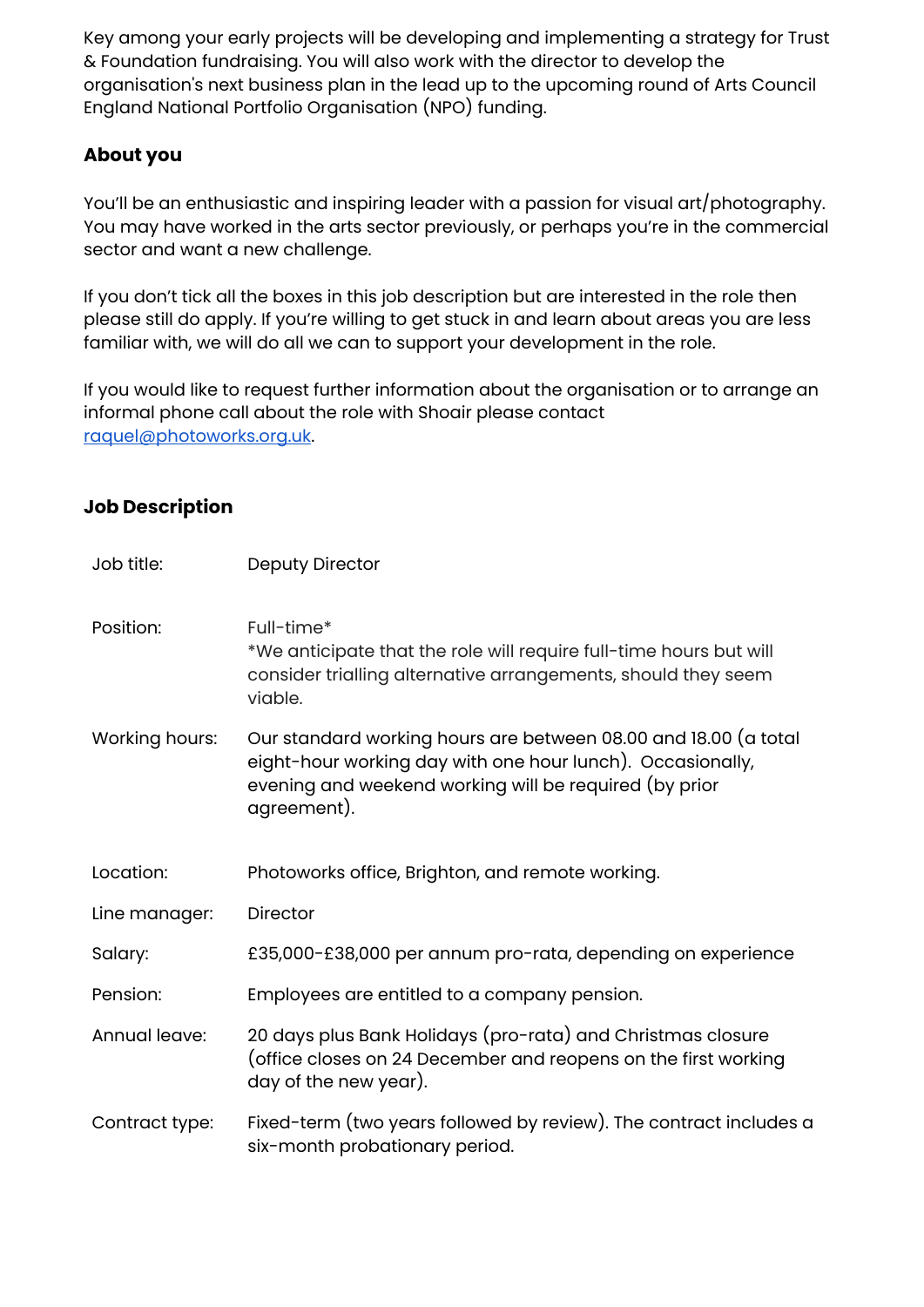### **Purpose of the role**

We are seeking an enthusiastic and inspiring leader to join our team. Working closely with the Director, you will help lead the organisation to achieve our mission and vision and deliver our artistic programme.

As Deputy Director you will be responsible for all aspects of business development and operational management. You will oversee fundraising, finance, HR, policy and operations, ensuring the organisation maintains stability and runs smoothly. You will be enthusiastic and flexible in your approach, with a desire to drive and grow revenue streams including fundraising from trusts and foundations, individual giving, membership, and sponsorship. As a spokesperson for the organisation you will help build Photoworks' network and develop national and international partnerships and brand awareness.

### **Main responsibilities**

Fundraising, business development and income generation

- Develop and implement a fundraising strategy for Trust & foundation fundraising.
- Lead on Trust & Foundation bid writing.
- Oversee and support individual giving and sponsorship.
- Oversee commercial business development including membership, shop and product development.
- Manage administration with Art Council England including quarterly and annual reporting.
- Develop and nurture relationships with national and international partners in the cultural sector, and with other stakeholders and funders.

#### Finance

- Develop and manage the annual budget (with the Director) and maintain a robust overview of the organisation's financial position at all times.
- Oversee the preparation of the quarterly management accounts (with the accountant and Assistant Curator).
- Manage quarterly financial reporting to the Board of Trustees.
- Oversee monthly payroll, annual audit and Gift Aid returns .
- Ensure strong financial management systems are in place and regularly monitored for effectiveness .

HR, Policy and Organisational management

- Manage internal policies including Health & Safety, Risk Management, Equal Opportunities, DDA, Safeguarding, Insurances, Employment and Licensing.
- Manage contractual agreements between Photoworks and our partners.
- Recruit and develop staff and freelancers to ensure they carry out their areas of responsibility effectively and work in a mutually supportive environment (with the HR consultant).
- Line manage part of the team and performance manage if needed.
- Oversee compliance with Companies House regulations and Charity Commission, auditors, accountants and bookkeeping.

Direction and strategy

- Alongside the Director you will help develop the next NPO business plan and long-term strategy for the organisation.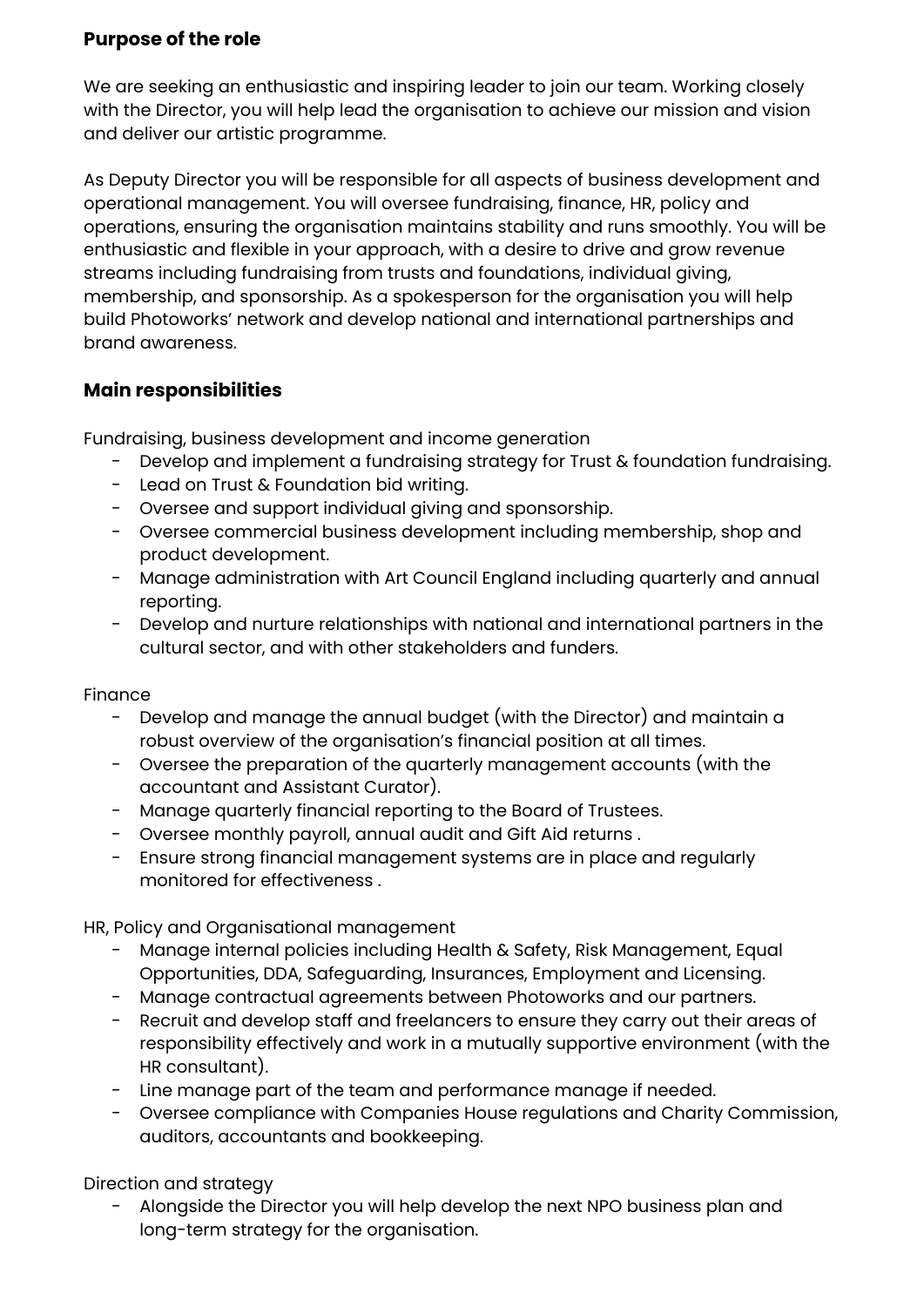- Oversee evaluation, data collection and analysis to feed into audience development and business strategy.
- Represent Photoworks at local, national and international networks.
- Represent Photoworks publicly and uphold our organisational values and ethos.
- Deputise for the Director as required.
- Carry out other duties commensurate with the job role.

## **Competencies**

Knowledge and experience

- Experience in a relevant senior role or the desire to step into a senior role
- Proven track record in fundraising, ideally Trust & Foundation bid writing
- Good business acumen and the ability to manage day-to-day operational and financial functions of the organisation.
- Evidence of sound financial acumen and commercial awareness.
- Experience of performance monitoring against agreed targets.
- Understanding of compliance and legal requirements in relation to publicly funded bodies and public funding landscape.
- Excellent decision making skills, taking into account both internal and external contexts.
- Ability to develop operational, development and financial strategies and policies and implement successfully through project management.
- Experience in managing people, teams and contractors.
- Confident at speaking in public, with the ability to present arguments and ideas persuasively to gain support and influence situations.
- Excellent written English.
- Ability to objectively manage and mitigate risk.

Knowledge and experience (desirable)

- Experience in trust & foundation bid writing for amounts over 50k.
- Knowledge of and interest in history of photography/history of art, contemporary photography and cultural trends.

Attributes and personal qualities

- Flexible approach to working and ability to work and respond effectively under pressure.
- Willingness and enthusiasm to develop new areas of income.
- Team player and demonstrable success in leading people.
- Comfortable managing relationships with sponsors, patrons and range of external partners and stakeholders.
- Capacity to reshape ideas in response to changing funding opportunities and external pressure.
- Strategic and creative thinker, flexible and open to new ways of working.
- Excellent attention to detail.
- Passion for communicating with and inspiring colleagues, audiences, communities and partners.
- A commitment to, and understanding of, the principles of diversity and representation, combined with how to apply them to everything you do at work.
- Interest in working at Photoworks.